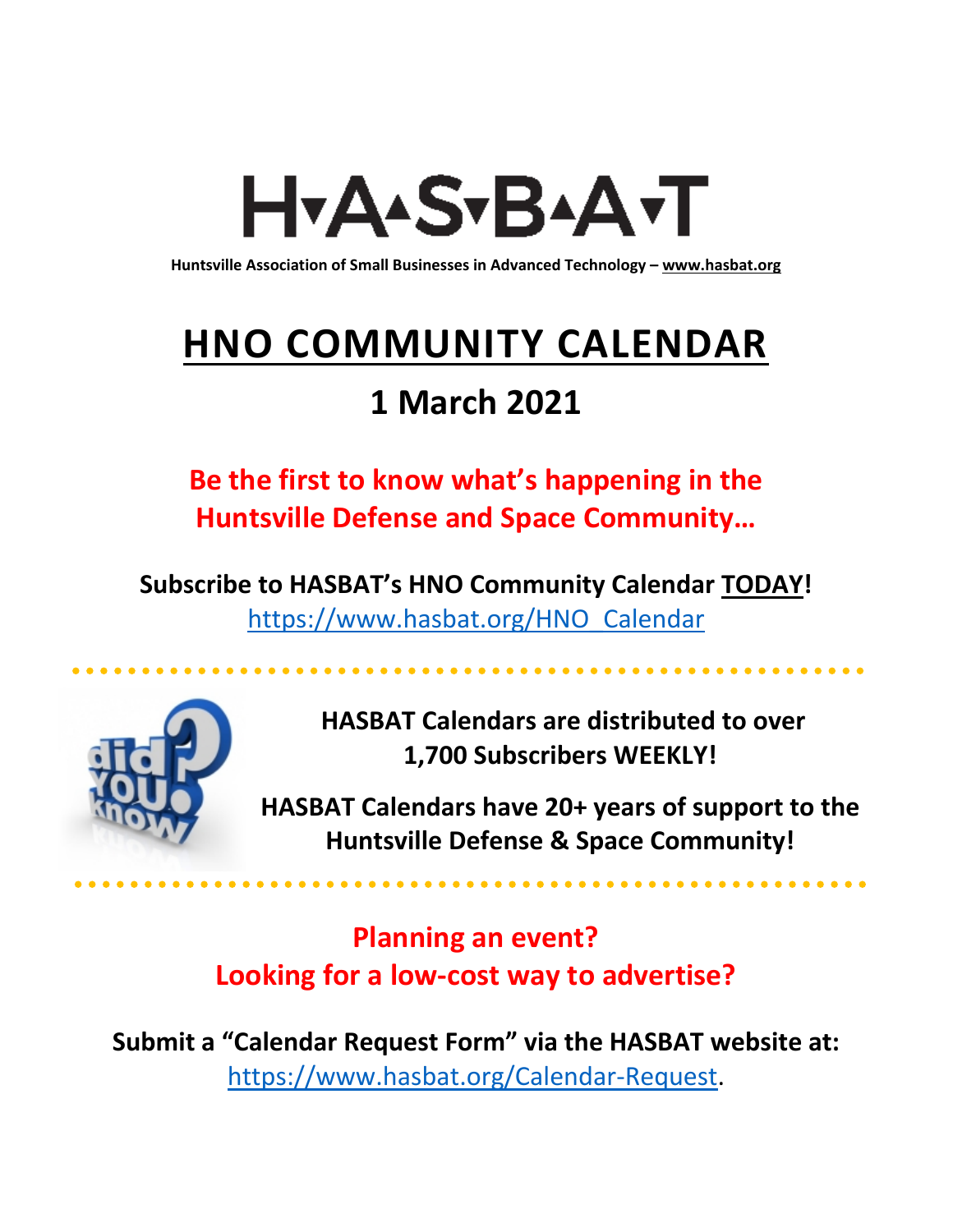**HNO COMMUNITY CALENDAR**

### **1 MARCH 2021**

### **Table of Contents**

Instructions: Click CTRL+Enter to access any area(s) of interest, or scroll to the appropriate section

#### **NOTES TO THE CALENDAR**

- *For special event information, contact the appropriate protocol office.*
- *The POC data provided for each calendar entry represents the best information available.*
- *There is an Advanced Planning Calendar if you want to look ahead and avoid conflicts.*
- *Any updates or corrections, please email HASBAT at [calendar@hasbat.org.](mailto:calendar@hasbat.org)*



### **PROUDLY SERVING BUSINESSES IN THE HUNTSVILLE DEFENSE & SPACE COMMUNITY**

Page 2 of 12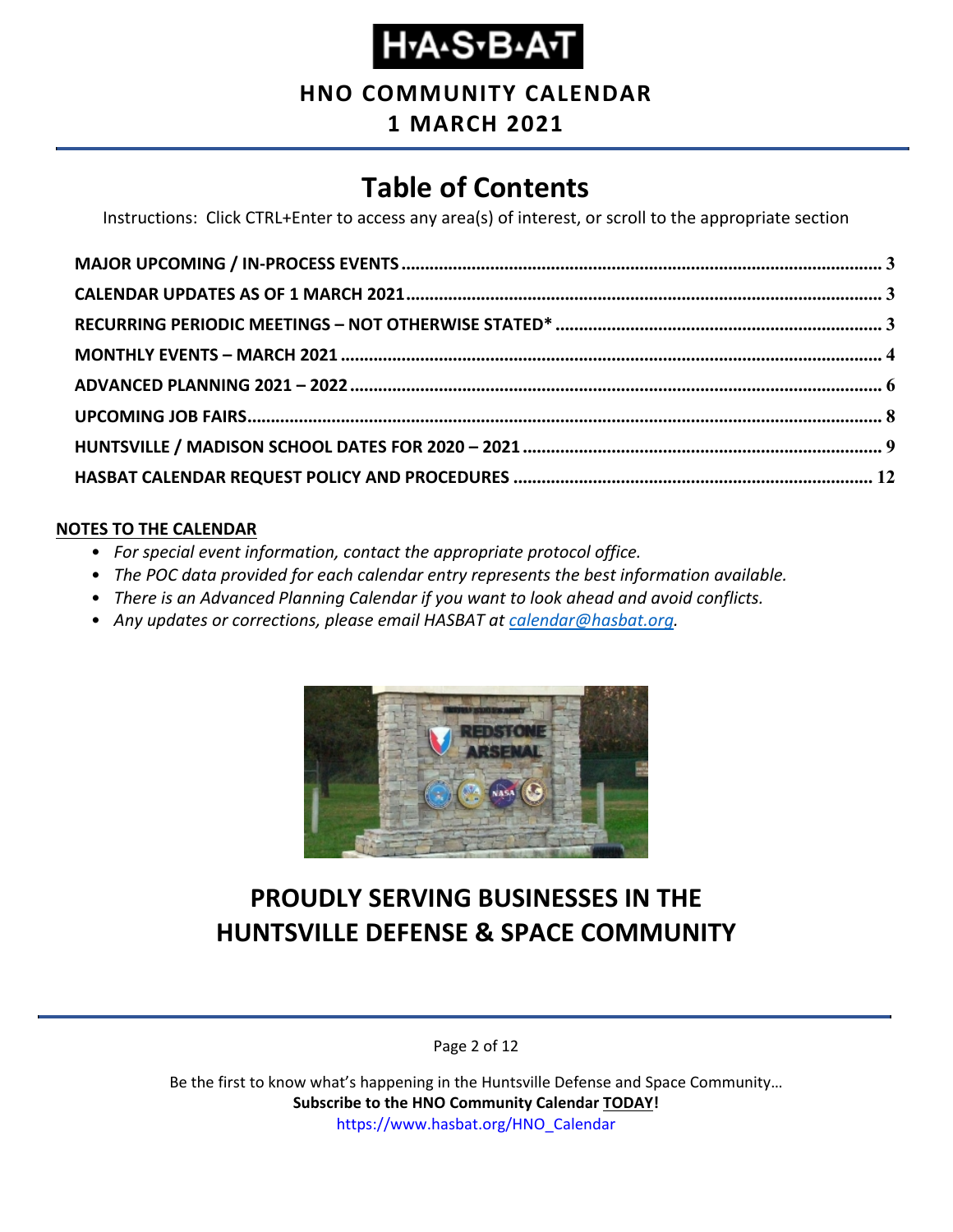### **HNO COMMUNITY CALENDAR**

**1 MARCH 2021**

### <span id="page-2-0"></span>**MAJOR UPCOMING / IN-PROCESS EVENTS**

• **No major short-term events**

### <span id="page-2-1"></span>**CALENDAR UPDATES AS OF 1 MARCH 2021**

- **16 MAR 21 (Virtual): Federal Procurement: Finding Contracting Opportunities.** This 1 hoor seminar runs from 12:00 – 1:00. Learn how to use public research tools to find open solicitations, requests for quote (RFA), requests for information (RFI), industry days and subcontracting opportunities. This hands-on workshop is presented in partnership with the U.S. Small Business Administration Office of Government Contracting Area III and the Alabama Procurement Technical Assistance Center (PTAC) Program. Sign up at [https://asbdc.ecenterdirect.com/events/signup/8680.](https://asbdc.ecenterdirect.com/events/signup/8680) The cost is free.
- **17 MAR 21 (Virtual): GSA Proposal Roadmap.** You have already decided that a GSA schedule is right for your business. Now what? Although the information you need to know is listed somewhere on the GSA website, it is sometimes hard to put it all together. In this presentation, you will learn the first steps that you need to take to acquire a GSA schedule and an overview of what documentation you will need and how best to construct your answers. [https://asbdc.ecenterdirect.com/events/signup/8816.](https://asbdc.ecenterdirect.com/events/signup/8816) The cost is free.
- **24 MAR 21 (Virtual): Intellectual Property in Government Contracting.** This presentation by attorneys from the Government Contracts Practice Group of Wilmer & Lee runs from 11:00 – 12:30 pm and will address intellectual property in federal government contracting from a big picture perspective, and then delve into issues concerning IP strategy, protecting your IP, and allocation of rights under different types of government contracts. Sign-up at: [https://asbdc.ecenterdirect.com/events/8803.](https://asbdc.ecenterdirect.com/events/8803) The cost is free.
- **8 APR 21 (Virtual): New Administration, New Rules: Navigating the Workplace.** The HSV Chamber of Commerce sponsors this 1.5 hour session from 11:00-12:30 via Zoom. Topics are to cover anticipated changes to labor and employment law that may impact business leaders including: Affordable Care Act, Retirement Benefits, Wage & Hour Regulations, Immigration Policies, Discrimination Protections, and Labor Relations. Contact Pammie Jimmar at 256-535-2043 or email [pjimmar@hsvchamber.org](mailto:pjimmar@hsvchamber.org) for more info and registration. The cost is \$5 for Chamber of Commerce Members and \$10 for Non-Members

### <span id="page-2-2"></span>**RECURRING PERIODIC MEETINGS – NOT OTHERWISE STATED\***

- Huntsville Accounting and Financial Women's Alliance (AFWA) Meeting: 3<sup>rd</sup> Tues. @1730, Terranova's [www.huntsvilleafwa.org](http://www.huntsvilleafwa.org/)
- **Air Force Association**: 3<sup>rd</sup> Thurs. @1730, details TBD [Brenda.armstrong@edwardjones.com](mailto:Brenda.armstrong@edwardjones.com)
- **Energy HSV**: Periodic Breakfast Meetings and Luncheons, for more information, contact Trisha Truitt [trisha.truitt@energyhuntsville.com](mailto:trisha.truitt@energyhuntsville.com) or Kecia Pierce [kecia.pierce@energyhuntsville.com](mailto:kecia.pierce@energyhuntsville.com) for details.

Page 3 of 12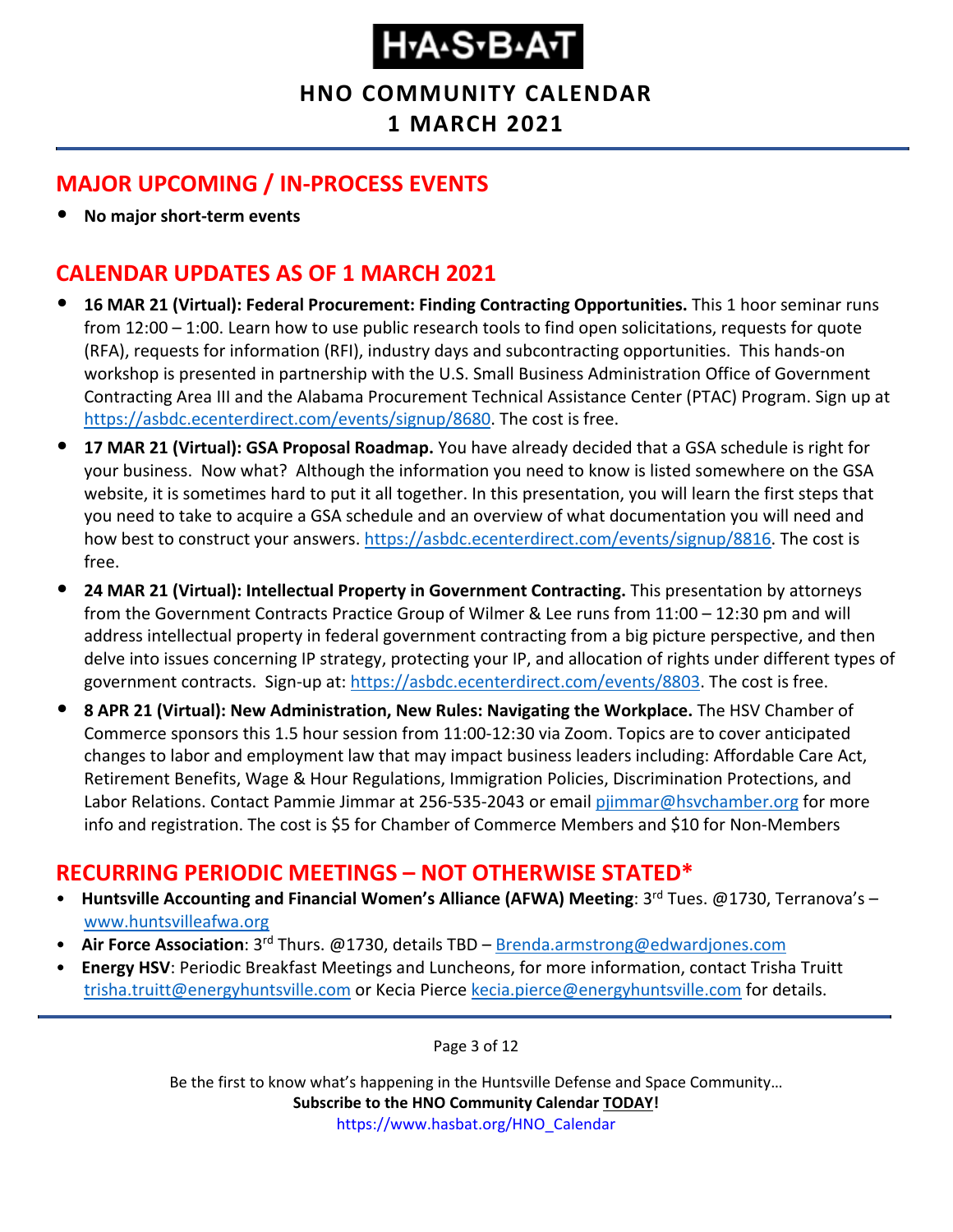**HNO COMMUNITY CALENDAR**

### **1 MARCH 2021**

- **Huntsville Aerospace Marketing Association (HAMA) Membership Luncheon**: 2<sup>nd</sup> Fri. @1100 1300, Jackson Center – [reservations@hamaweb.org](mailto:reservations@hamaweb.org)
- **HASBAT Monthly Membership Meeting**: 1<sup>st</sup> Thurs. (2<sup>nd</sup> during Fed. Holidays) @0700-0830 or 1100-1300, Jackson Center – [www.hasbat.org/events](http://www.hasbat.org/events)
- **HASBAT Quarterly Training Session**: 1st Thurs. (2nd during Fed. Holidays) @0930-1100 (MARch, June, September, and December), Jackson Center and other venues per topic – [www.hasbat.org/events](http://www.hasbat.org/events)
- **International Cost Estimating & Analysis Association (ICEAA) Greater Alabama Chapter Workshop**: 2nd Tuesday – <http://www.iceaaonline.com/chapters/greater-alabama-chapter/>
- **Military Officers Association of America (MOAA)**: Last Wed of the Month @1100, Summit Club [csdowning@bellsouth.net](mailto:csdowning@bellsouth.net)
- **North Alabama Veterans & Fraternal Organization Coalition (NAVFOC): 1<sup>st</sup> Weds., American Legion-Post** 229 – [www.navfoc.org](http://www.navfoc.org/)
- **National Contract Management Agency (NCMA) Monthly Meeting**: 3rd Thurs., Check website for time and location – [www.ncmahsv.org](http://www.ncmahsv.org/)
- **Program Management Institute North Alabama Chapter (PMI-NAC) Monthly Meeting:** Breakfast Meetings the first Thursday of every month at 7:30 AM in Redstone Federal Credit Union (RFCU) Atrium. Luncheon Meetings the third Tuesday of every month at 11:30 AM in Jackson Center. See website for details: [www.pmi-nac.org](http://www.pmi-nac.org/)
- **Rocket City Adjutants General Corps Regimental Association (RCAGCRA)**: 2nd Thurs. @1130-1300, Java Café – [sherenroberts@yahoo.com](mailto:sherenroberts@yahoo.com)
- **Redstone Arsenal (RSA) Mil. & Civ. Club (RSAMCC) Lunch**: 2nd Tues, @1000-1230, The Summit [www.rsacwc.org](http://www.rsacwc.org/)
- **Redstone Arsenal Sergeant Majors Association**: 3rd Thurs. @0630-0730, USAG HQ Conf. Rm. D101 for info go to [info@redstonesma.org](mailto:info@redstonesma.org) or their website at [http://www.redstonesma.org](http://www.redstonesma.org/)
- **Redstone Arsenal Warrant Officers Association**: 2nd Weds. @1130-1300, Bowling Alley [www.redstonewarrants.com](http://www.redstonewarrants.com/)
- **Society of American Military Engineers (SAME)**: 2nd Thurs., Redstone Federal Credit Union (RFCU 220 Wynn) – [tfoster@ssr-inc.com](mailto:tfoster@ssr-inc.com)
- Vietnam Veterans of America (VVA) Chapter #1067: 2<sup>nd</sup> Thurs. @1700, American Legion (Drake Ave.) [wharmon446@charter.net](mailto:wharmon446@charter.net)

### <span id="page-3-0"></span>**MONTHLY EVENTS – MARCH 2021**

• **3 MAR 21 (Virtual): Supplier Performance Risk Assessment / NIST 800-171 Self-Assessment Training**. This is a 2-hour webinar from 9:00 – 11:00 AM on the new DFARS requirements went into effect in November 2020 and it states that DoD contractors must have a score posted in SPRS to be eligible for new contract

Page 4 of 12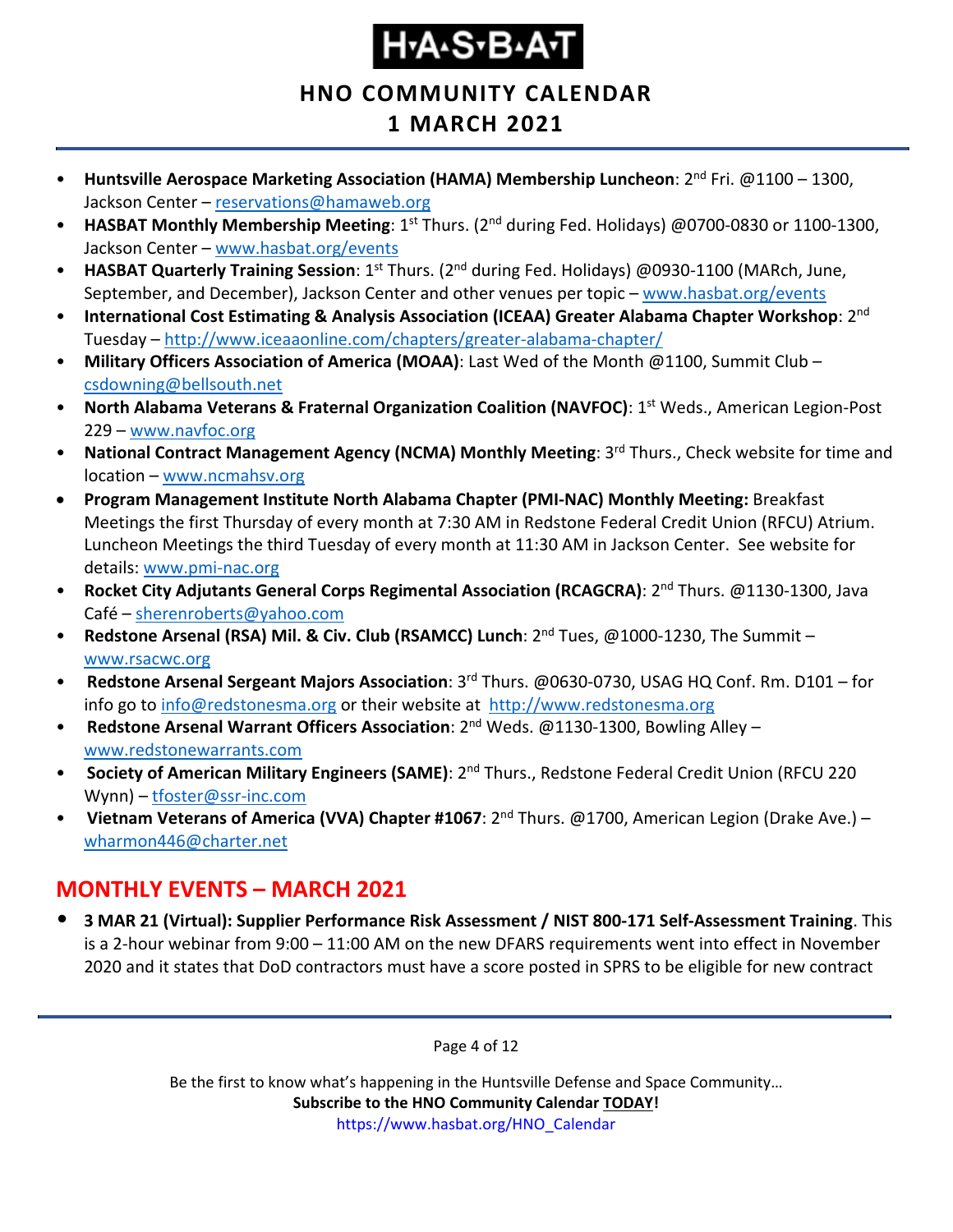### **HNO COMMUNITY CALENDAR 1 MARCH 2021**

awards. This training explains the requirements that place for the current environment to be fully compliant with the new rules. Sign-up at: [https://asbdc.ecenterdirect.com/events/8795.](https://asbdc.ecenterdirect.com/events/8795) The cost is free.

- **4 MAR 21 HASBAT (Virtual and In-Person) Training and Luncheon**. HASBAT sponsors a training session from 9:30 – 11:00 followed by Lunch from 11:30-1:00 at the Jackson Center. See [www.hasbat.org/events](http://www.hasbat.org/events) Tickets available at: [https://www.eventbrite.com/e/march-membership-meeting-luncheon-tickets-](https://www.eventbrite.com/e/march-membership-meeting-luncheon-tickets-142569674735)[142569674735](https://www.eventbrite.com/e/march-membership-meeting-luncheon-tickets-142569674735)
- **10 MAR 21 (Virtual): Defense Contract Audit Agency Proposal Adequacy Class**. This is a free 2-hour presentation will provide an overview of how proposal adequacy is determined through discussions on FAR Part 15, Table 15-2 and DFARs 252.215-7009. The presentation discusses proposal adequacy requirements for cost elements such as Direct Labor, Material, Subcontracts, Other Direct Costs (ODCs), and Indirect Rates. Sign-up at [https://asbdc.ecenterdirect.com/events/8765.](https://asbdc.ecenterdirect.com/events/8765) Cost is free.
- **9-11 MAR 21 (Virtual): AMCOM Advanced Planning Briefs to Industry (APBI), via Microsoft Teams**, This year's theme is *"Modernized Sustainment Concepts to Enable Large Scale Combat Operations"*." For more information see:

[https://beta.sam.gov/opp/ed17ff09d87b4e67b79fee7c2a5ce0f1/view?keywords=APBI&sort=](https://beta.sam.gov/opp/ed17ff09d87b4e67b79fee7c2a5ce0f1/view?keywords=APBI&sort=-relevance&index=&is_active=true&page=1) [relevance&index=&is\\_active=true&page=1](https://beta.sam.gov/opp/ed17ff09d87b4e67b79fee7c2a5ce0f1/view?keywords=APBI&sort=-relevance&index=&is_active=true&page=1)

- **16-18 MAR 21 (Virtual): AUSA Global Force Next Symposium**. This important three-day virtual event will focus on Army modernization efforts and the Army Futures Command's eight Cross Functional Teams (CFTs). For more information at:<https://www.ausa.org/events/global-force-next>Register at: <https://ausa.force.com/OnlineCommunity/s/lt-event?id=a2V5G000000sUDJUA2>
- **16 MAR 21 (Virtual): Federal Procurement: Finding Contracting Opportunities.** This 1 hoor seminar runs from 12:00 – 1:00. Learn how to use public research tools to find open solicitations, requests for quote (RFA), requests for information (RFI), industry days and subcontracting opportunities. This hands-on workshop is presented in partnership with the U.S. Small Business Administration Office of Government Contracting Area III and the Alabama Procurement Technical Assistance Center (PTAC) Program. Sign up at [https://asbdc.ecenterdirect.com/events/signup/8680.](https://asbdc.ecenterdirect.com/events/signup/8680) The cost is free.
- **17 MAR 21 (Virtual): GSA Proposal Roadmap.** You have already decided that a GSA schedule is right for your business. Now what? Although the information you need to know is listed somewhere on the GSA website, it is sometimes hard to put it all together. In this presentation, you will learn the first steps that you need to take to acquire a GSA schedule and an overview of what documentation you will need and how best to construct your answers. [https://asbdc.ecenterdirect.com/events/signup/8816.](https://asbdc.ecenterdirect.com/events/signup/8816) The cost is free.
- **18 MAR 21 (Virtual): SAVE THE DATE for the 31st Marshall Small Business Alliance Meeting.** Hosted by the Marshall Space Flight Center Office of Small Business via Webex. 9:00am–4:00pm. After several morning overview briefs there will be three afternoon sessions: 1. Doing Business with NASA 2. Doing

Page 5 of 12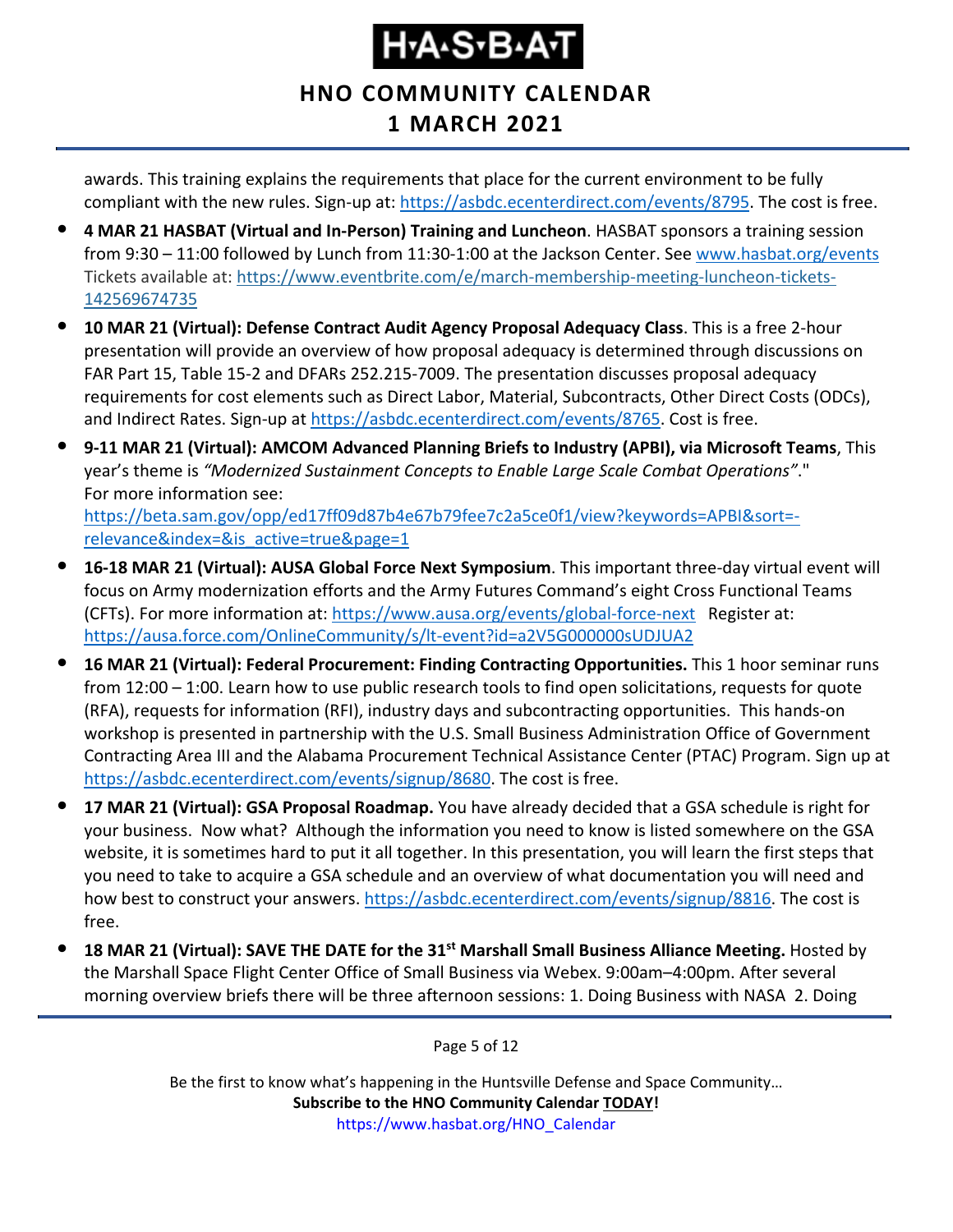### **HNO COMMUNITY CALENDAR 1 MARCH 2021**

Business with NASA Prime Contractors 3. Challenges Facing Small Businesses Today. To register go to: [https://31marshallsmallbusinessalliance.eventbrite.com.](https://usg02.safelinks.protection.office365.us/?url=https%3A%2F%2F31marshallsmallbusinessalliance.eventbrite.com%2F&data=04%7C01%7C%7C0f36919e37444ab850e108d8d460fcc1%7C4a877cfcec954ba0a4a3f6141161bfa5%7C0%7C1%7C637492860423911697%7CUnknown%7CTWFpbGZsb3d8eyJWIjoiMC4wLjAwMDAiLCJQIjoiV2luMzIiLCJBTiI6Ik1haWwiLCJXVCI6Mn0%3D%7C1000&sdata=QMj299%2BvYAKX2mjW%2FFU48HIa16uVEPpbnpboQjxOPQA%3D&reserved=0)

- **19 MAR 21 (Virtual): Nominations Due for the Tennessee Valley Chapter of the National Defense Industrial Association 2021 Awards Program.** The program is hosted annually to recognize the accomplishments and talents of the Government and defense contractor employees within the Tennessee Valley Defense and Aerospace Industrial Base workforce. Nomination formats and forms can be found at [http://ndiatvc.org/downloads.php.](http://ndiatvc.org/downloads.php) All nominations must be forwarded by March 19, 2021 to Jesse Barber, at [Jesse.L.Barber.civ@mail.mil](mailto:Jesse.L.Barber.civ@mail.mil) or [Jesse.Barber3@gmail.com.](mailto:Jesse.Barber3@gmail.com) The awards dinner is projected for the week of 19 April – more details to follow.
- **22-26 MAR 21 (Virtual): U.S Army Mission and Installation Contracting Command (MICC) Advanced Planning Brief to Industry (APBI):** This multi-day virtual event will be conducted in lieu of individual office APBIs, broadcasted on the Microsoft Teams platform, and will include presentations from MICC and Army Leadership, as well as an overview of projected MICC requirements and an Industry Day. There will be an opportunity for questions and answers. All questions and answers will be posted to beta.SAM.gov after the event. See details at:

[https://beta.sam.gov/opp/4fb095885be942e386c534b97a9ebe2d/view?keywords=%22Industry%20Day%](https://beta.sam.gov/opp/4fb095885be942e386c534b97a9ebe2d/view?keywords=%22Industry%20Day%20Army%20Futures%20Command%202021%22&sort=-relevance&index=&is_active=true&page=1) [20Army%20Futures%20Command%202021%22&sort=-relevance&index=&is\\_active=true&page=1](https://beta.sam.gov/opp/4fb095885be942e386c534b97a9ebe2d/view?keywords=%22Industry%20Day%20Army%20Futures%20Command%202021%22&sort=-relevance&index=&is_active=true&page=1)

• **24 MAR 21 (Virtual): Intellectual Property in Government Contracting.** This presentation by attorneys from the Government Contracts Practice Group of Wilmer & Lee runs from 11:00 – 12:30 pm and will address intellectual property in federal government contracting from a big picture perspective, and then delve into issues concerning IP strategy, protecting your IP, and allocation of rights under different types of government contracts. Sign-up at: [https://asbdc.ecenterdirect.com/events/8803.](https://asbdc.ecenterdirect.com/events/8803) The cost is free.

### <span id="page-5-0"></span>**ADVANCED PLANNING 2021 – 2022**

#### **NEAR TERM APRIL 2021 – MAY 2021:**

- **8 APR 21: NCMS Mid-South Chapter 22nd Ann. Tng. Seminar** VBC [tim.hynes@vencore.com](mailto:tim.hynes@vencore.com)
- **8 APR 21: HASBAT Membership Breakfast (In-Person)**. HASBAT sponsors a membership breakfast from 7:00 – 8:30 AM at the Jackson Center. The guest speaker is COL Kevin Chaney from PM Aircraft Survivability Equipment (ASE). See [www.hasbat.org/events](http://www.hasbat.org/events)
- **8 APR 21 (Virtual): New Administration, New Rules: Navigating the Workplace.** The HSV Chamber of Commerce sponsors this 1.5 hour session from 11:00-12:30 via Zoom. Topics are to cover anticipated changes to labor and employment law that may impact business leaders including: Affordable Care Act, Retirement Benefits, Wage & Hour Regulations, Immigration Policies, Discrimination Protections, and

Page 6 of 12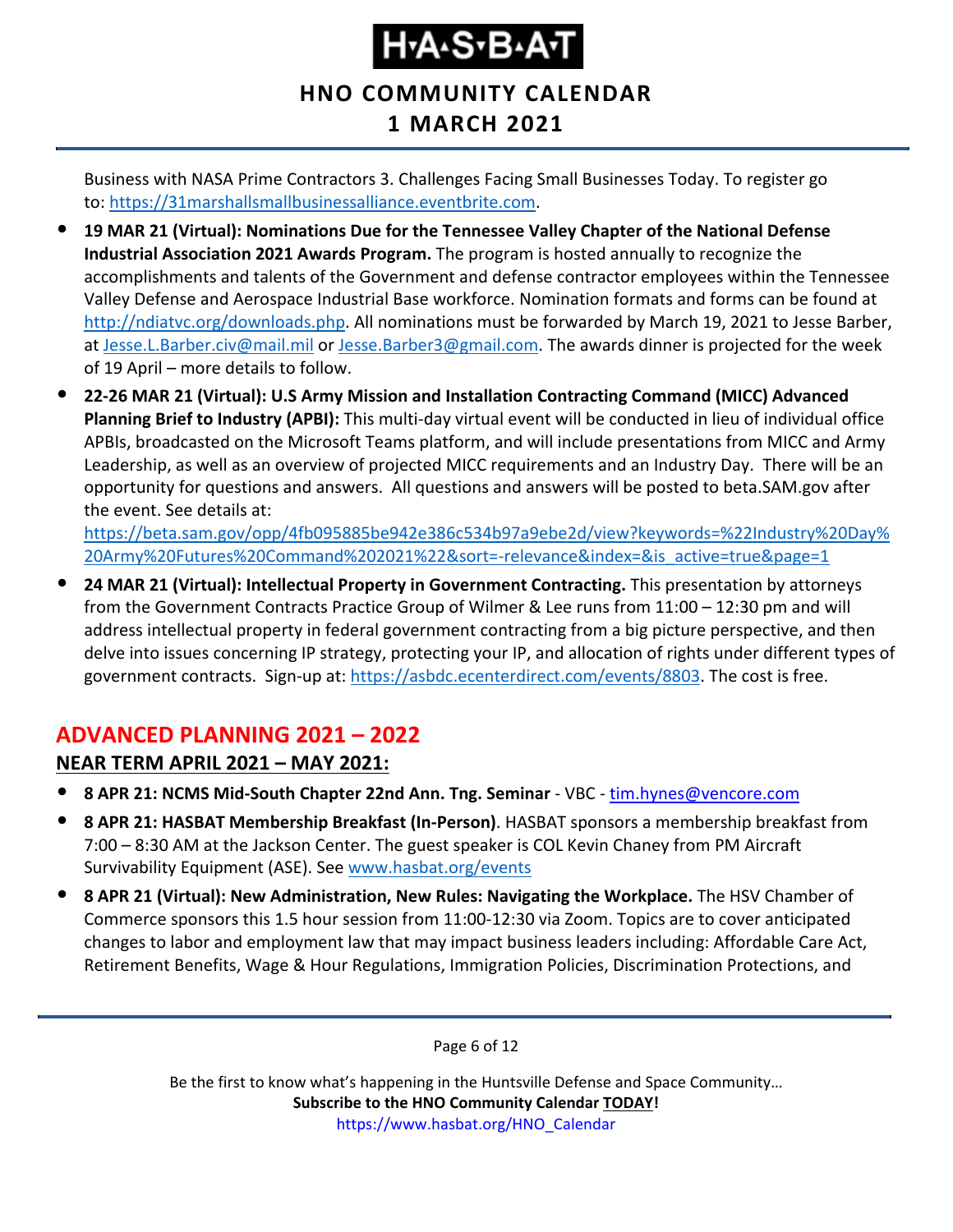### **HNO COMMUNITY CALENDAR 1 MARCH 2021**

Labor Relations. Contact Pammie Jimmar at 256-535-2043 or email [pjimmar@hsvchamber.org](mailto:pjimmar@hsvchamber.org) for more info and registration. The cost is \$5 for Chamber of Commerce Members and \$10 for Non-Members

- **16 APR 21 (In Person): PMI Project Management Excellence Awards Dinner**, 5:30 9:00 pm, Jackson Center, 6001 Moquin Drive NW, Huntsville AL 35806, information and registration at: [https://pmi](https://pmi-nac.org/meet-reg1.php?id=179)[nac.org/meet-reg1.php?id=179,](https://pmi-nac.org/meet-reg1.php?id=179) cost: \$60
- **20 APR 21 (In Person): Army Aviation Association of America (AAAA) Golf Tournament**, Gaylord Links Golf Course, Nashville, TN, register at: [https://ezregister.com/register/order/33882/0/d7b1624f166cf59e546ecbdd0408d13fc87ef97f/.](https://ezregister.com/register/order/33882/0/d7b1624f166cf59e546ecbdd0408d13fc87ef97f/) The cost is \$115 per person or \$460 per Team
- **20-21 APR 21 (Virtual): Team Aberdeen Proving Ground (APG) hosts the APG Advance Planning Briefing to Industry (APBI).** APG APBI is to describe for industry potential future contracting opportunities for mission areas that focus on: Command, Control, Communications, Computers, Cyber, Intelligence, Surveillance, and Reconnaissance; Research and Development; Test and Evaluation; Chemical and Biological Defense; and APG Garrison. The event will be held virtually via MS Teams. See details at: [https://beta.sam.gov/opp/3a373cfeef8542e7b060329f53f8efb9/view?keywords=APBI&sort=](https://beta.sam.gov/opp/3a373cfeef8542e7b060329f53f8efb9/view?keywords=APBI&sort=-relevance&index=opp&is_active=true&page=1) [relevance&index=opp&is\\_active=true&page=1](https://beta.sam.gov/opp/3a373cfeef8542e7b060329f53f8efb9/view?keywords=APBI&sort=-relevance&index=opp&is_active=true&page=1)
- **21-23 APR 21 (In Person): Army Aviation Mission Solutions Summit**, Gaylord Opryland Hotel and Convention Center, Nashville, TN, more information and registration at: [https://www.quad](https://www.quad-a.org/21Summit)[a.org/21Summit](https://www.quad-a.org/21Summit)
- **6 MAY 21 (In Person): HASBAT Membership Luncheon**. HASBAT sponsors a membership luncheon from 11:30 – 1:00 PM at the Jackson Center. The guest speaker is Mr. Jeffrey Langhout, the Director of the U.S. Army Combat Capabilities Development Command Aviation & Missile Center. See [www.hasbat.org/events](http://www.hasbat.org/events)

#### **LONGER TERM JUNE 2021+**

- **3 JUN 21 (In Person): HASBAT Membership Luncheon**. HASBAT sponsors a membership luncheon from 11:30 – 1:00 PM at the Jackson Center. The guest speaker is COL Guy Yelverton III, the PM for Strategic and Operational Rockets and Missiles. See [www.hasbat.org/events](http://www.hasbat.org/events)
- **21-22 JUN 21 (In Person): Aircraft Survivability Equipment Symposium**, Kissimee, FL. For registration go to:<https://s7.goeshow.com/aaaa/missionsolutions/2021/registration.cfm>
- **23 JUN 21 (TBD): Huntsville Chamber of Commerce Best Places to Work Awards**, Von Braun Center
- **10-12 AUG 21 (Virtual): Space and Missile Defense Symposium**. The theme is: Integration of Space and Missile Defense Capabilities Across All Domains. Registration link is at: [https://www.smdsymposium.org.](https://www.smdsymposium.org/)
- **17-18 AUG 21 (In Person): 32nd AUVSI Pathfinder Chapter Symposium., The Pathfinder Chapter holds its Annual Fall Symposium at the US Space & Rocket Center.** This two-day event is open to the public and is

Page 7 of 12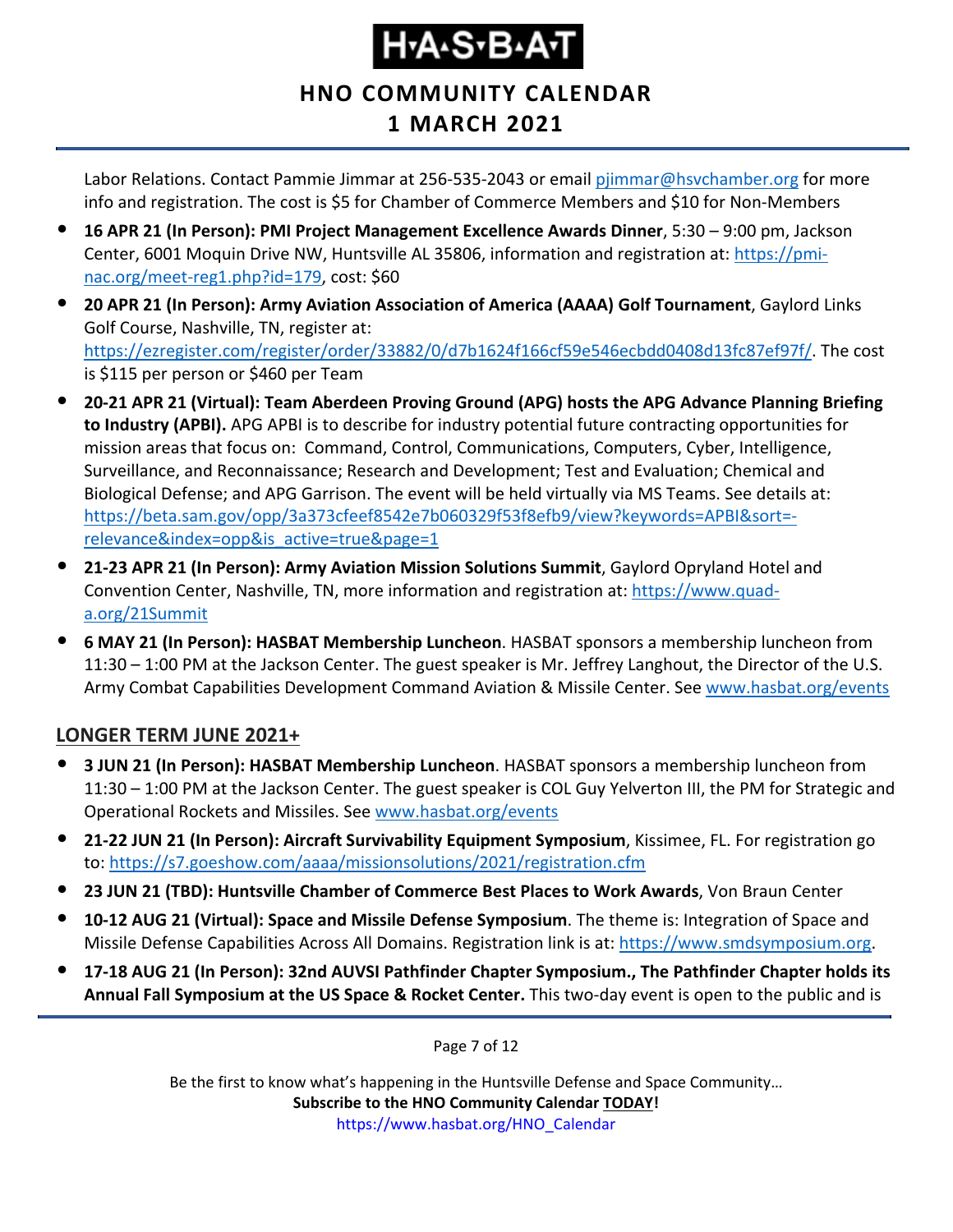### **Н•А•S•В•А•Т**

### **HNO COMMUNITY CALENDAR**

### **1 MARCH 2021**

the place to be to learn about the history of unmanned systems, emerging requirements, and future funding. For more information and registration see: [https://auvsipathfinder.com](https://auvsipathfinder.com/)

- **SEP TBD 21 (In Person): National Cyber Summit**, Von Braun Center South Hall, 700 Monroe Street, Huntsville AL 35801, More information at [www.nationalcybersummit.com](http://www.nationalcybersummit.com/) .
- **15-17 NOV 21 (In Person): 2021 Joseph P. Cribbins Training, Equipping and Sustainment Symposium** "Synchronizing Across the Army Aviation Enterprise" @ Von Braun Center, more information at: <https://s15.a2zinc.net/clients/aaaa/TASS2020/Public/Enter.aspx>
- **7 APR 22: NCMS Mid-South Chapter 23rd Ann. Tng. Seminar** VBC [tim.hynes@vencore.com](mailto:tim.hynes@vencore.com)

### <span id="page-7-0"></span>**UPCOMING JOB FAIRS**

- Huntsville Chamber of Commerce Job Fair Link: [https://hsvchamber.org/departments/workforce](https://hsvchamber.org/departments/workforce-education/career-fairs/)[education/career-fairs/](https://hsvchamber.org/departments/workforce-education/career-fairs/)
- Huntsville Job Fairs Google Link: [https://www.google.com/search?source=hp&ei=tIkWXYqcBLGOggf1qamIBw&q=huntsville+job+fairs&oq=huntsville+job+fairs&](https://www.google.com/search?source=hp&ei=tIkWXYqcBLGOggf1qamIBw&q=huntsville+job+fairs&oq=huntsville+job+fairs&gs_l=psy-ab.3..0j0i22i30l2.1976.6389..6885...1.0..0.106.1483.20j1......0....1..gws-wiz.....8..35i39j0i131j0i20i263.QNPeuRdHMI0&ibp=htl;jobs&sa=X&ved=2ahUKEwjd5q25ko3jAhXmUt8KHWsmB5MQiYsCKAF6BAgFEBA#fpstate=tldetail&htidocid=pbp-9beJRfv9iMRDAAAAAA%3D%3D&htivrt=jobs) [gs\\_l=psy-ab.3..0j0i22i30l2.1976.6389..6885...1.0..0.106.1483.20j1......0....1..gws](https://www.google.com/search?source=hp&ei=tIkWXYqcBLGOggf1qamIBw&q=huntsville+job+fairs&oq=huntsville+job+fairs&gs_l=psy-ab.3..0j0i22i30l2.1976.6389..6885...1.0..0.106.1483.20j1......0....1..gws-wiz.....8..35i39j0i131j0i20i263.QNPeuRdHMI0&ibp=htl;jobs&sa=X&ved=2ahUKEwjd5q25ko3jAhXmUt8KHWsmB5MQiYsCKAF6BAgFEBA#fpstate=tldetail&htidocid=pbp-9beJRfv9iMRDAAAAAA%3D%3D&htivrt=jobs)[wiz.....8..35i39j0i131j0i20i263.QNPeuRdHMI0&ibp=htl;jobs&sa=X&ved=2ahUKEwjd5q25ko3jAhXmUt8KHWsmB5MQiYsCKAF6BA](https://www.google.com/search?source=hp&ei=tIkWXYqcBLGOggf1qamIBw&q=huntsville+job+fairs&oq=huntsville+job+fairs&gs_l=psy-ab.3..0j0i22i30l2.1976.6389..6885...1.0..0.106.1483.20j1......0....1..gws-wiz.....8..35i39j0i131j0i20i263.QNPeuRdHMI0&ibp=htl;jobs&sa=X&ved=2ahUKEwjd5q25ko3jAhXmUt8KHWsmB5MQiYsCKAF6BAgFEBA#fpstate=tldetail&htidocid=pbp-9beJRfv9iMRDAAAAAA%3D%3D&htivrt=jobs) [gFEBA#fpstate=tldetail&htidocid=pbp-9beJRfv9iMRDAAAAAA%3D%3D&htivrt=jobs](https://www.google.com/search?source=hp&ei=tIkWXYqcBLGOggf1qamIBw&q=huntsville+job+fairs&oq=huntsville+job+fairs&gs_l=psy-ab.3..0j0i22i30l2.1976.6389..6885...1.0..0.106.1483.20j1......0....1..gws-wiz.....8..35i39j0i131j0i20i263.QNPeuRdHMI0&ibp=htl;jobs&sa=X&ved=2ahUKEwjd5q25ko3jAhXmUt8KHWsmB5MQiYsCKAF6BAgFEBA#fpstate=tldetail&htidocid=pbp-9beJRfv9iMRDAAAAAA%3D%3D&htivrt=jobs)

Page 8 of 12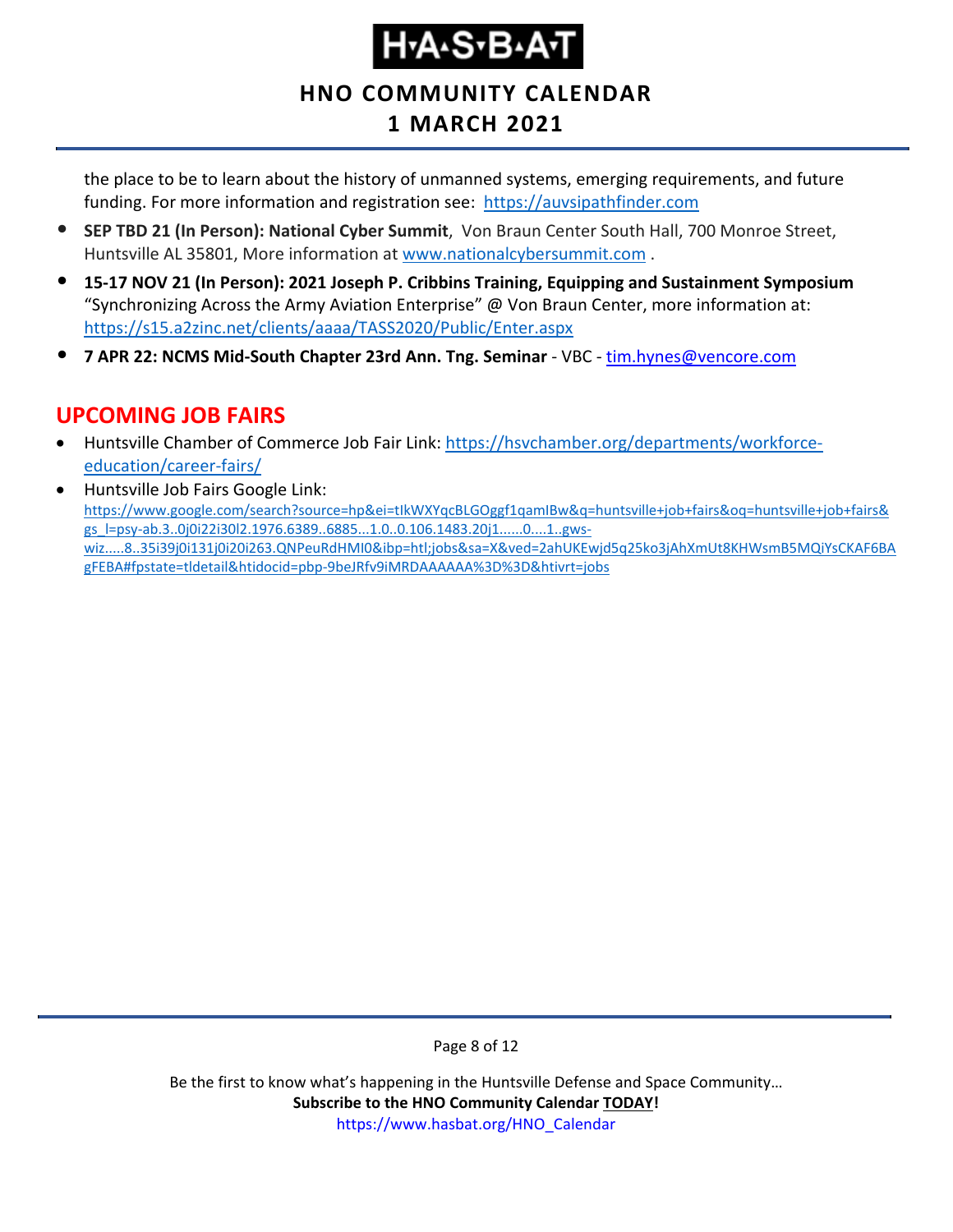**HNO COMMUNITY CALENDAR**

#### **1 MARCH 2021**

#### <span id="page-8-0"></span>**HUNTSVILLE / MADISON SCHOOL DATES FOR 2020 – 2021**



As of 6/4/2020

#### Page 9 of 12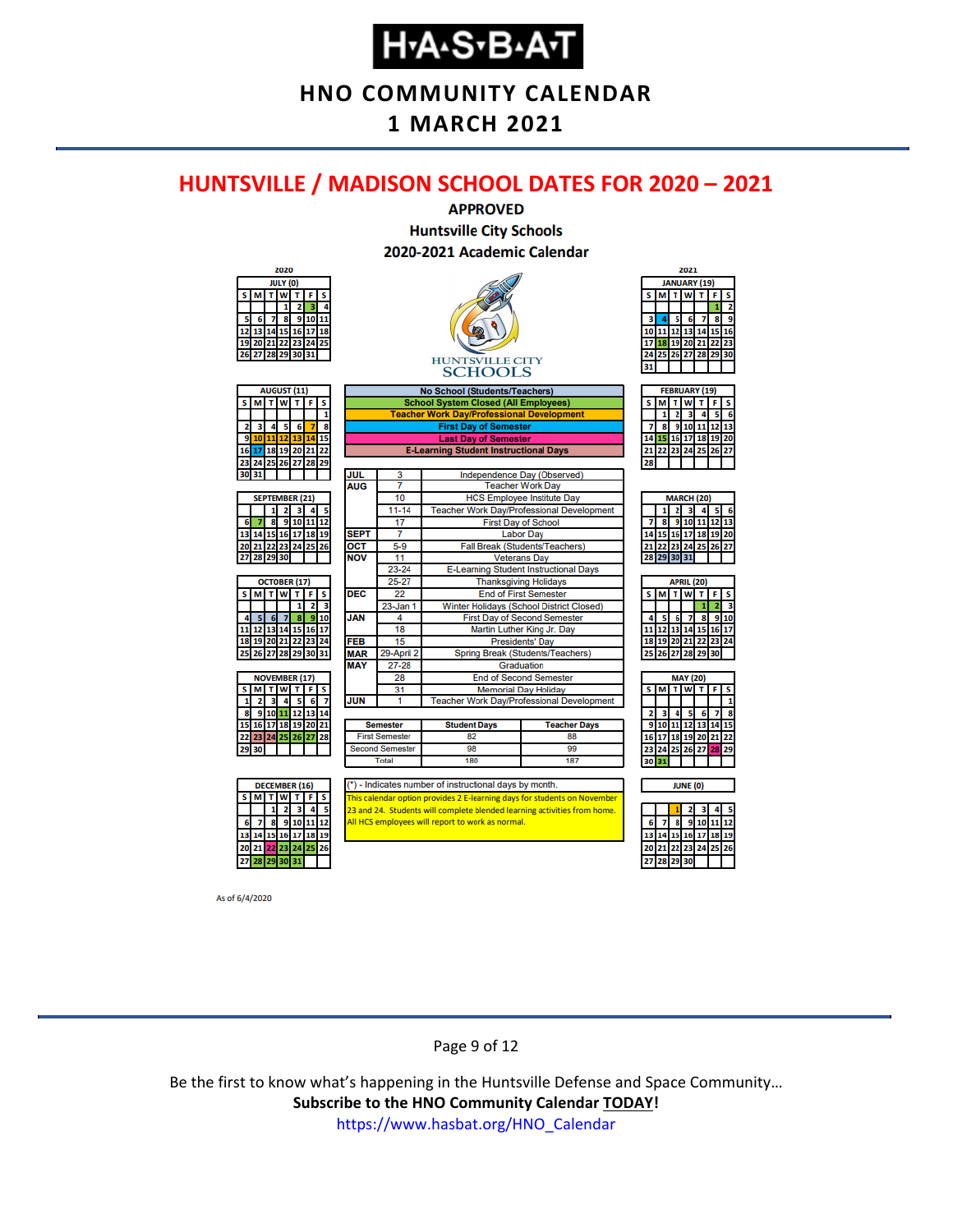**HNO COMMUNITY CALENDAR**

### **1 MARCH 2021**

### **MADISON CITY SCHOOLS CALENDAR**

2020-2021 211 Celtic Drive Madison, AL 35758

FAX: 256-464-8291



#### Page 10 of 12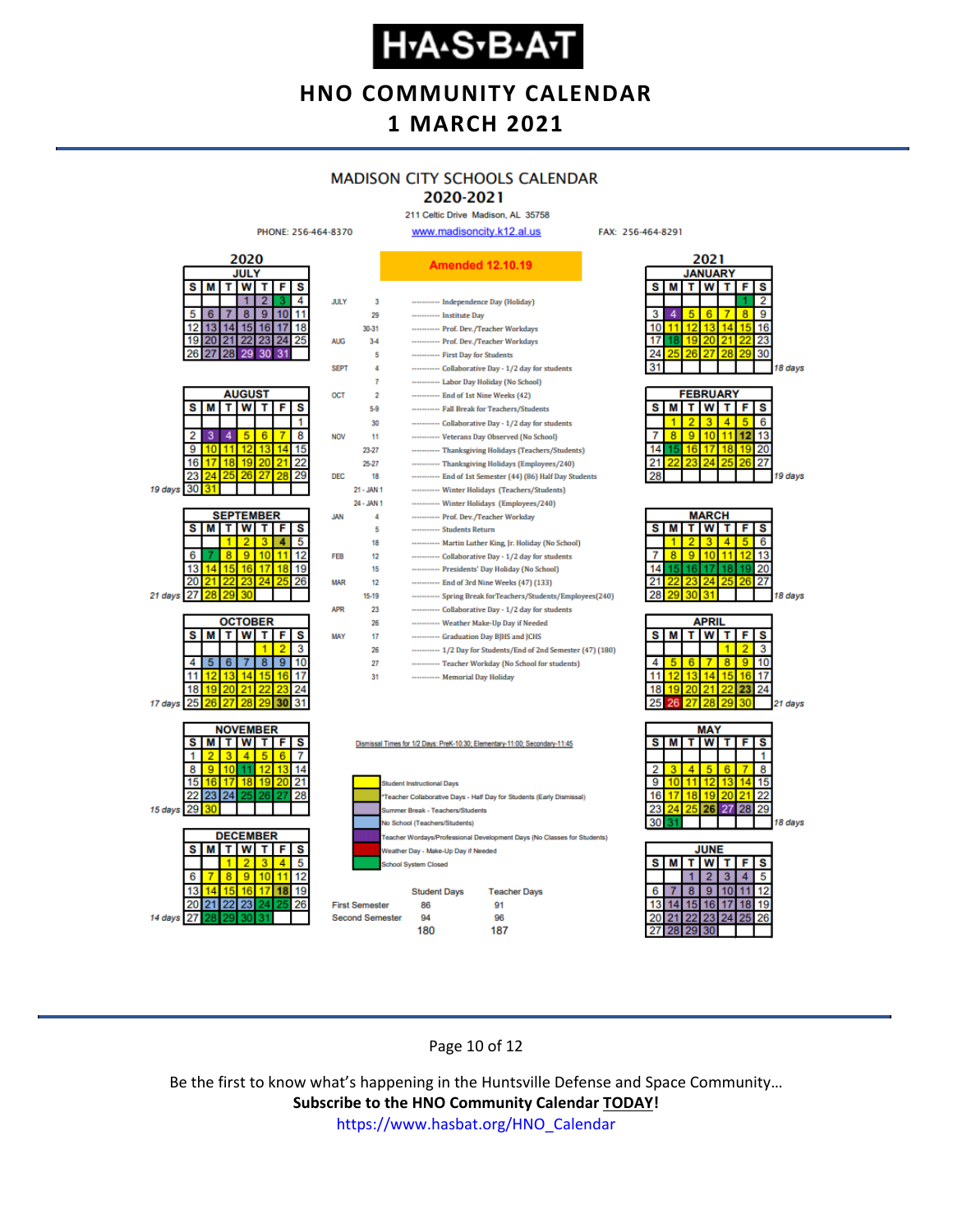### **Н•А•S•В•А•Т**

**HNO COMMUNITY CALENDAR**

### **1 MARCH 2021**

#### **MADISON COUNTY SCHOOLS CALENDAR**

#### 2020-2021

**FIRST SEMESTER - 88 DAYS** 

Staff Development / Workday

www.mcssk12.org

ALIC:  $5.7$ 

Phone: 256-852-2557



| <b>AUGUST</b> |                         |    |          |       |    |    |  |
|---------------|-------------------------|----|----------|-------|----|----|--|
| s             | lw<br>T<br>F<br>T.<br>М |    |          |       |    | S  |  |
|               |                         |    |          |       |    |    |  |
| 2             | 3                       |    | 5        | 6     |    | 8  |  |
| 9             | 10                      | 11 | 12       | 13    |    | 5  |  |
| 16            | 17                      | 18 |          | 19 20 | 21 | 22 |  |
| 23            | 24                      |    | 25 26 27 |       | 28 | 29 |  |
| 30            | 31                      |    |          |       |    |    |  |









|               |    |                               |                                  | <b>Stail Development</b> workday             |  |                                        |  |
|---------------|----|-------------------------------|----------------------------------|----------------------------------------------|--|----------------------------------------|--|
|               |    | $10 - 18$                     |                                  | Staff Development / Workday                  |  |                                        |  |
|               | 19 |                               |                                  | <b>First Day of School</b>                   |  |                                        |  |
| <b>SEP</b>    | 7  |                               |                                  | <b>Labor Day</b>                             |  |                                        |  |
| OCT 5-9       |    |                               |                                  | Fall Break (Students/Teachers)               |  |                                        |  |
|               |    | $8 - 9$                       |                                  | Fall Break (employees)                       |  |                                        |  |
| <b>NOV 11</b> |    |                               |                                  | <b>Veteran's Day</b>                         |  |                                        |  |
|               |    | $24 - 27$                     |                                  |                                              |  | Thanksgiving Break (Students/Teachers) |  |
|               |    | $25 - 27$                     |                                  | <b>Thanksgiving Break (employees)</b>        |  |                                        |  |
|               |    | DEC 22 -Jan 1                 |                                  | <b>Winter Break</b>                          |  |                                        |  |
|               |    |                               |                                  |                                              |  |                                        |  |
|               |    |                               |                                  | <b>SECOND SEMESTER - 88 DAYS</b>             |  |                                        |  |
| <b>JAN</b>    | 18 |                               |                                  | Martin Luther King Jr Day                    |  |                                        |  |
|               | 19 |                               |                                  | <b>Second Semester Begins</b>                |  |                                        |  |
| <b>FEB</b>    | 15 |                               |                                  | <b>President's Day</b>                       |  |                                        |  |
|               |    | MAR 29 - APR 2                | Spring Break (Students/Teachers) |                                              |  |                                        |  |
| APR 1 -2      |    |                               | Spring Break (Employees)         |                                              |  |                                        |  |
| MAY 25 -26    |    |                               | <b>GRADUATIONS</b>               |                                              |  |                                        |  |
|               | 28 |                               |                                  | <b>Last Day of School</b>                    |  |                                        |  |
|               | 31 |                               |                                  | <b>Memorial Day</b>                          |  |                                        |  |
| <b>JUN</b>    | 1  |                               |                                  | <b>Teacher Workdays</b>                      |  |                                        |  |
|               |    |                               |                                  |                                              |  |                                        |  |
|               |    |                               |                                  | <b>Progress Report and Report Card Dates</b> |  |                                        |  |
|               |    | Progress<br>Grading<br>Report |                                  |                                              |  |                                        |  |

| Grading | <b>Progress</b> | Report     |
|---------|-----------------|------------|
| Period  | Report          | Card       |
|         | 9/17/2020       | 10/29/2020 |
|         | 12/1/2020       | 1/21/2021  |
|         | 2/18/2021       | 3/25/2021  |
|         | 4/29/2021       | 6/3/2021   |





| <b>FEBRUARY</b> |    |    |                 |                             |                   |    |  |  |
|-----------------|----|----|-----------------|-----------------------------|-------------------|----|--|--|
| s               | м  |    | T W             | $\mathbf{T}$                | F                 | s  |  |  |
|                 |    | ۰  | з               |                             |                   | ĥ  |  |  |
|                 | R  | 9) | 10 <sup>1</sup> |                             | $12 \overline{ }$ | 13 |  |  |
|                 | 15 |    |                 | 16 17 18 19 20              |                   |    |  |  |
|                 |    |    |                 | 22   23   24   25   26   27 |                   |    |  |  |
|                 |    |    |                 |                             |                   |    |  |  |

| <b>MARCH</b> |             |    |    |    |    |    |  |  |
|--------------|-------------|----|----|----|----|----|--|--|
| s            | M           | Ť. | W  | т  | F  | S  |  |  |
|              |             | 2  |    |    |    | R  |  |  |
|              | 8           | 9  | 10 |    | 12 | 13 |  |  |
| 14           | 15          | 16 | 17 | 18 | 19 | 20 |  |  |
| 21           |             | 23 | 24 | 25 | 26 | 27 |  |  |
|              | 28 29 30 31 |    |    |    |    |    |  |  |
|              |             |    |    |    |    |    |  |  |

| APRIL |          |             |   |    |    |    |  |  |
|-------|----------|-------------|---|----|----|----|--|--|
| s     | M<br>т   |             | W | т  | F  | s  |  |  |
|       |          |             |   |    |    | 3  |  |  |
| 4     |          | 6           |   | 8  | 9  | 10 |  |  |
| 11    |          | 12 13 14    |   | 15 | 16 | 17 |  |  |
| 18    |          | 19 20 21 22 |   |    | 23 | 24 |  |  |
| 25    | 26 27 28 |             |   | 29 | 30 |    |  |  |
|       |          |             |   |    |    |    |  |  |





#### **QUESTIONS OR COMMENTS… EMAIL: [Calendar@HASBAT.org](mailto:calendar@hasbat.org)**

Page 11 of 12